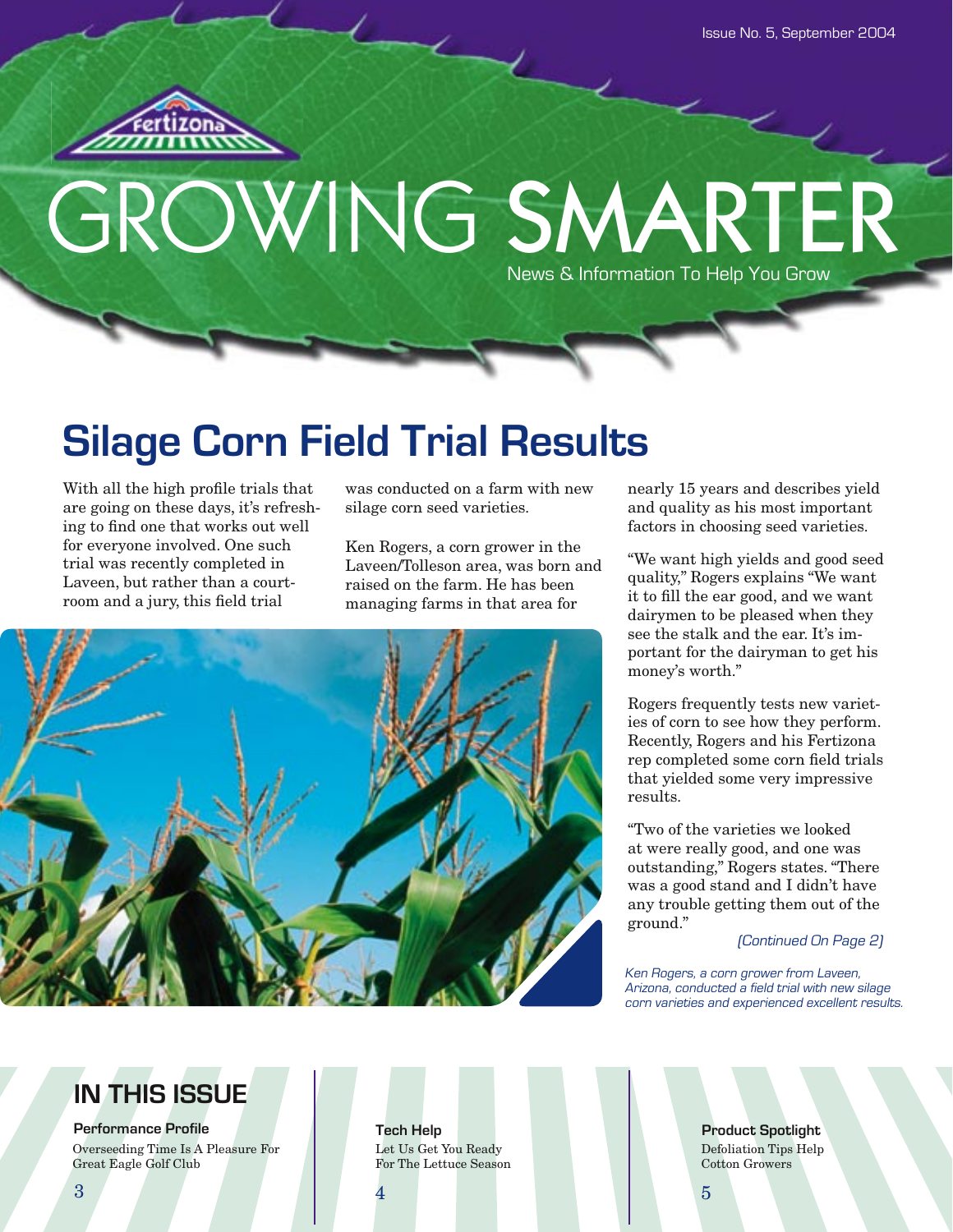# ROWING SMARTER

### **COMPTON'S CORNER**

# **Worldwide Concerns. Local Solutions.**

Every day we realize that we are involved in a world market. As you have noticed over the past year, there has been a steady increase in pricing of nitrogen products. This is due partially to the shutdown of old and antiquated US manufacturing plants that cannot keep up with



Jim Compton President, Fertizona

a growing worldwide demand for foodstuffs, particularly in China. Usually in the nitrogen business there is a lull in late summer buying, but due to southern hemisphere countries such as Brazil and Argentina, the buying has continued at an unprecedented pace. This has caused the market to stay at higher levels through times that were normally lull periods.

If you are not a Fertizona customer, this may have become a reality for you this past summer in terms of inter-

rupted supplies and huge sways in fertilizer costs. However, if you are a Fertizona customer, then you may not have noticed any shortages of

supply or extreme swings in pricing. That's because, although we can't do much about the cost of nitrogen or its availability, we can assure our customers that we are doing something about these issues.

Because we are attuned to these worldwide issues, we anticipated this and increased our liquid storage by 15,000 tons statewide, and we are looking to increase in other areas. We want to reassure you, our customers, that we are doing everything we can to alleviate any fertilizer supply problems and keep you competitive in this world market.

**Jim Compton President, Fertizona**

### Silage Corn Field Trial Results (Continued From Page 1)

The silage corn varieties Rogers is referring to are Grand Valley Hybrid SX1550, SX1602 and SX1610. Working with Fertizona field rep Manuel Pettigrew, planting

took place March 29th at 33,000 plants per acre, and harvest was July 18th. During the trial, Rogers applied UAN-32 fertilizer at 20 gallons per acre three times and also applied a preventative application of Comite® miticide in May. The yields for these varieties were very favorable.

"The Grand Valley SX1550 yielded 33.9 tons, the SX1602

yielded 42 tons and the SX1610 yielded 38.3 tons," Pettigrew reports. "I would highly recommend the SX1602 next year."

### **Fertizona Silage Corn Field Trial Results**

### **Timing:**

Planted March 29<sup>th</sup>. Harvested July 18<sup>th</sup>.

#### **Fertilizer:**

3X application of UAN-32 at 20 gallons per acre.

#### **Crop Protection:**

Preventative application of Comite miticide.

| Variety                     | Yield     |
|-----------------------------|-----------|
| Grand Valley Hybrids SX1550 | 33.9 tons |
| Grand Valley Hybrids SX1610 | 38.3 tons |
| Grand Valley Hybrids SX1602 | 42 tons   |
| SeedTec 7568*               | 32 tons   |

*\*Field average (balance of fi eld)*

Based on the trial results and Rogers' first-hand observations, he has decided to plant more Grand Valley SX1602 next season.

> "I will use the higher yielding variety again next year," Rogers says. "I won't use that on all my acres because I don't like putting all my eggs in one basket, but it will probably have about a third of my acreage."

> Although it's very rare that a courtroom trial results in all parties being satisfied, this particular field trial's outcome was a welcome event. With Grand Valley SX1602 delivering both superior quality and high yields, everyone comes out a winner.

*Comite is a registered trademark of Uniroyal Chemical Company.*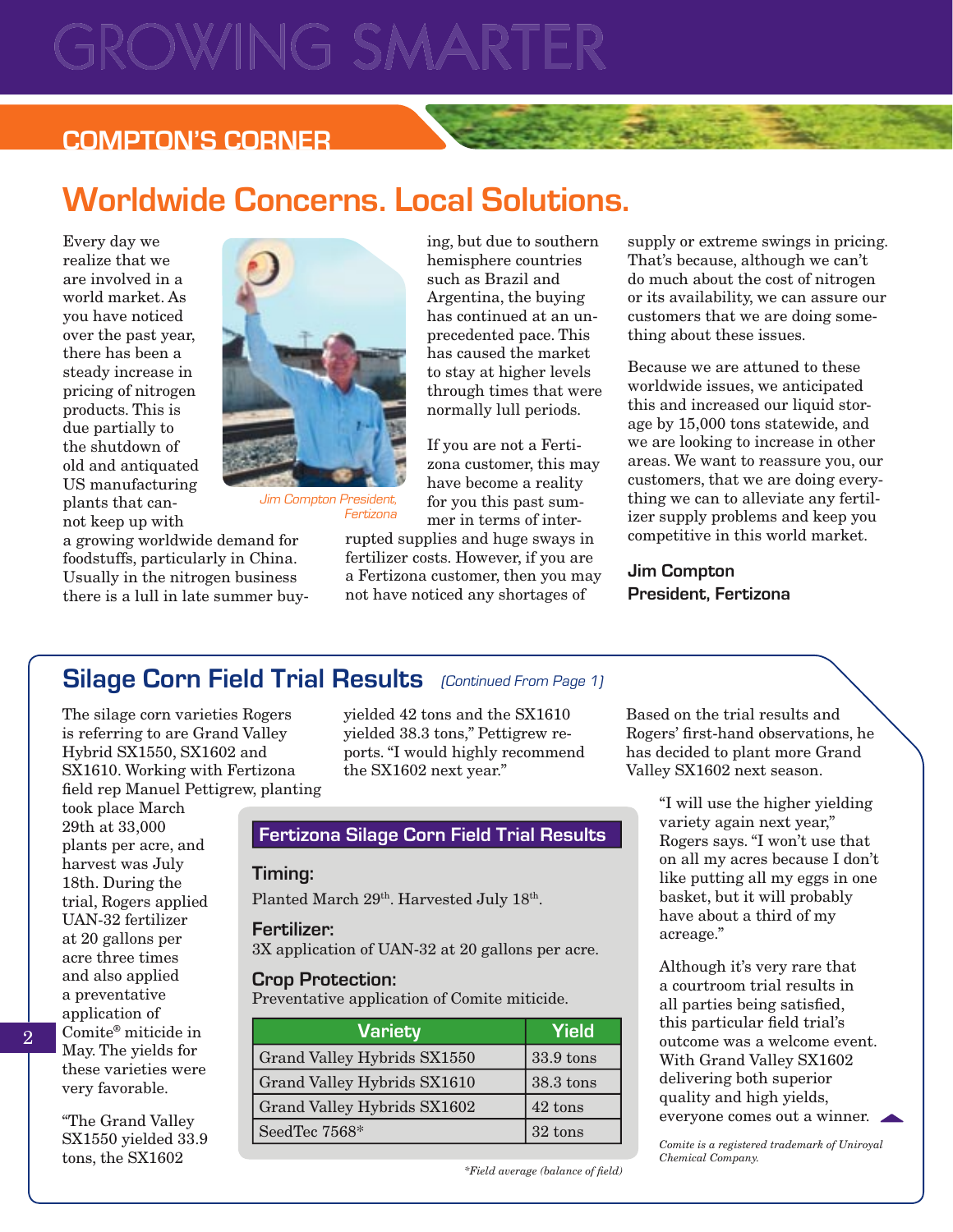### **PERFORMANCE PROFILE**

## **Overseeding Time Is A Pleasure For Great Eagle Golf Club**

If you're a golf course superintendent in Arizona, chances are you overseed with ryegrass. But, what you may not know is that all ryegrass is not created equal.

"Some of the perennial ryegrass will have a lot of annual rye in it. You may also find a lot of weed seed in there," says Larry Allison, field rep for Fertizona-Fennemore. "Our Pleasure  $+^{\circ}$  variety is a three-way blend, so it's three newer varieties of perennial rye. We've found that there is a lot less annual rye and weed seed in this seed." Allison covers the West Valley and he primarily deals with landscapers and golf courses.

#### **Great Results At Great Eagle**

One golf course that has benefited tremendously from using Pleasure + is Great Eagle Golf Club, which has overseeded with the variety for five years.

"We were using another variety before that was dirty and it looked like there was a lot of weed seed and contamination in it," says Ron Troyer, Golf Course Superintendent

### **TESTING TIP**

**Turf and landscape operations will benefit from soil testing every 2-3 years, even if the plants seem to be doing well. Testing will give a good indication of overall soil condition and alert you to any developing problems. Your Fertizona field rep can assist with soil testing and recommend crop nutrition programs to correct deficiencies.**

of Great Eagle Golf Club. "The year before I used Pleasure + at the golf course, I bought a bag from Larry and tried it on my lawn at home. It was a beautiful green all winter long and I figured if it looks this good on a yard, it's going to hold up on a golf course."

Great Eagle Golf Club is an 18 hole, daily-fee golf course that is located in Surprise, Arizona at 172nd Avenue and Bell Road. Great Eagle is nestled into the desert environment and looks spectacular year-round—especially in the winter when the lush green contrasts with the surrounding landscape.

### **A Pleasure To Grow**

"I've never had any problem with Pleasure +," Troyer adds. "Our cart paths don't run from tee to green, so the middle of the fairway is the golfers' freeway. It takes a lot of abuse, but it's always survived the heavy traffic."

Pleasure + is a dark-green ryegrass variety which is drought tolerant and resistant to brown patch. Troyer explains that Pleasure + offers many benefits that have helped him through the overseeding process.

"When we put it down it's not dusty and dirty," Troyer explains. "It germinates quick, then I can start mowing it so it thickens up faster."

"Ron has had good germination and quick establishment," Allison confirms. "Many superintendents want it to grow fast so the golfers can get back out on the course, and that's exactly what Pleasure + does."



The fairways at Great Eagle Golf Club have never looked better, thanks to Pleasure + ryegrass.

Troyer counts on Fertizona to help him do more with less. "I don't have a big budget like a lot of courses, so I have to make my chemical, fertilizer and seed dollars go as far as I can," Troyer explains. "I've been in the Valley for 19 years and I've known Larry for about that long. So, because of my friendship with him, Fertizona's location and great service, it was a no-brainer to start working with them."

For more information about overseeding with Pleasure + perennial ryegrass, call your Fertizona field rep or Craig Allen at 623.935.4252.

*Pleasure + is a registered trademark of Ampac Seed Company.*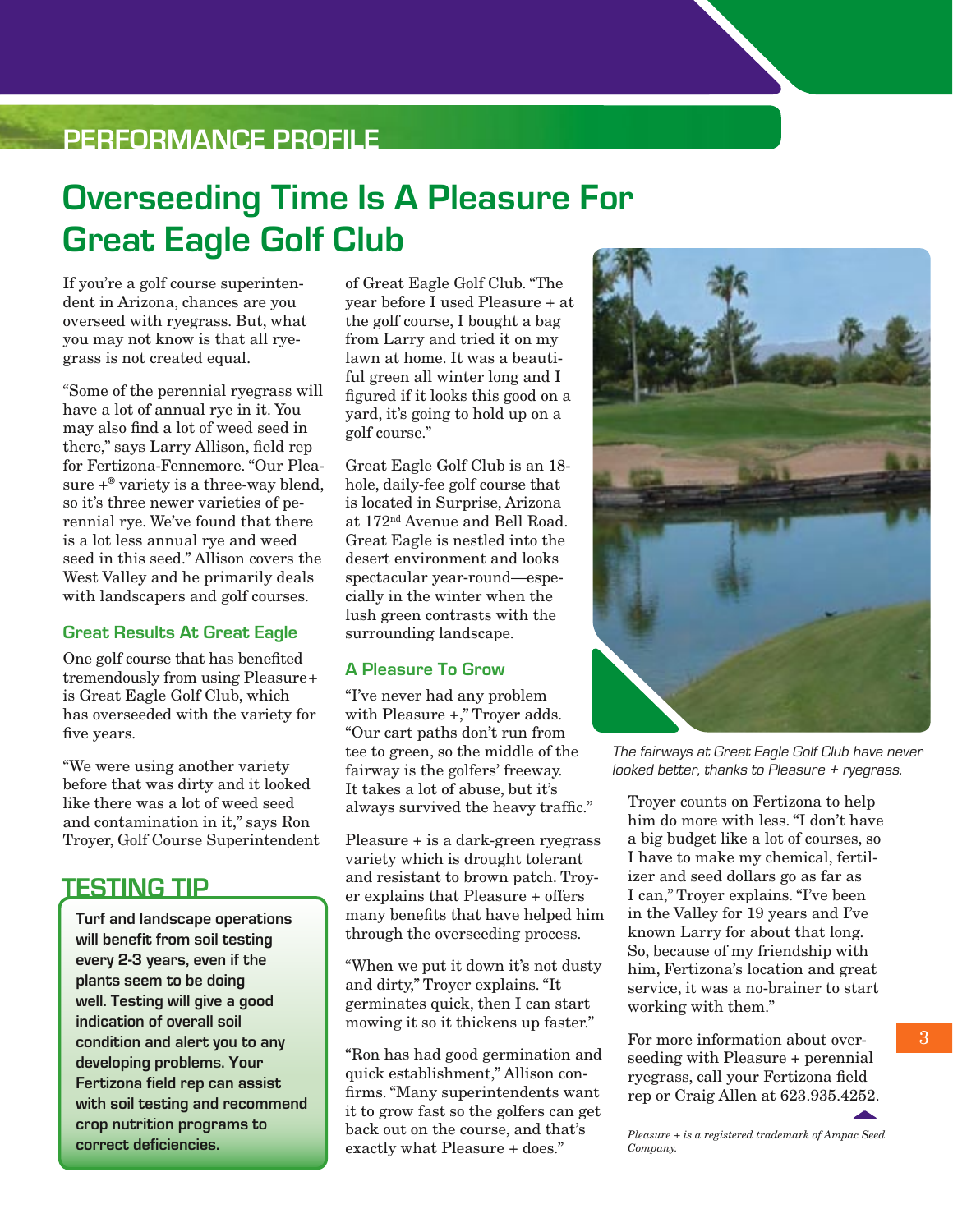# OWING SMA

### **TECH HELP**

# **Let Us Get You Ready For The Season**

Lettuce season is right around the corner, so Yuma growers are laying the groundwork for their lettuce crops. When getting ready for the lettuce season, growers are reminded to put down a pre-plant application of fertilizer to make sure nutrient levels are sufficient for this high-value crop.

"Lettuce crops generally follow wheat or corn," says Mike Espil, Manager of Fertizona-Yuma. "So, once they get the wheat or corn off, they have to decompose the straw."

Growers in Yuma disc and plow their field and laser it to get the ground level. Once that's completed, they either use an application of anhydrous ammonia at 100-300 lbs. per acre or 20-25 gallons per acre of ammonium polysulfate (NitroSul) to decompose the straw.

"That application breaks down that straw and leaches the salt," adds Espil. "It really stimulates the bacteria to break down the straw and it puts some moisture in the ground for the growers to work up their beds."

Once the decomposition is complete, growers are urged to use a pre-plant application of fertilizer. "Every

4



Lettuce growers will benefit from a pre-plant application of phosphate and zinc.

grower will have different pre-plant fertility requirements, but we've developed some ranges that growers can refer to when making these decisions," Espil says. The chart below outlines these ranges.

The reason zinc is added at preplant is to make it more available to the crop. "When you have a lot of

| <b>Fertilizer</b>            | <b>Application Rate</b> | <b>Nutrient Provided</b> |
|------------------------------|-------------------------|--------------------------|
| <b>Dry Program</b>           |                         |                          |
| $11-52-0$                    | 400-600 lbs. per acre   | Phosphate                |
| Ruff and Tuff [10% dry zinc] | 10-15 lbs. per acre     | 7inc                     |
| or WolfTrax                  | 0.5 lbs. per acre       | Zinc                     |
| Tiger 90                     | 50-200 lbs. per acre    | Sulfur                   |
| <b>Liquid Program</b>        |                         |                          |
| $0-52-0$                     | 30 gallons per acre     | Phosphate                |
| 10% liquid zinc              | 1 gallons per acre      | Zinc                     |

phosphate in the ground, the zinc is naturally tied up," Espil notes. "The molecules just hook together so the zinc became unavailable. That's why growers add more zinc."

Espil emphasizes that lettuce is such a short crop that it's vital to make sure the plant has plenty of nutrients.

Planting for lettuce begins in early September and lasts all the way into November and December. Yuma Lettuce crops will be harvested continuously until March to supply most of the nation's winter lettuce needs.

For more information about preplant fertilizer applications for lettuce, specifically for your soil type and planting dates, talk to your lo $cal$  Fertizona field rep.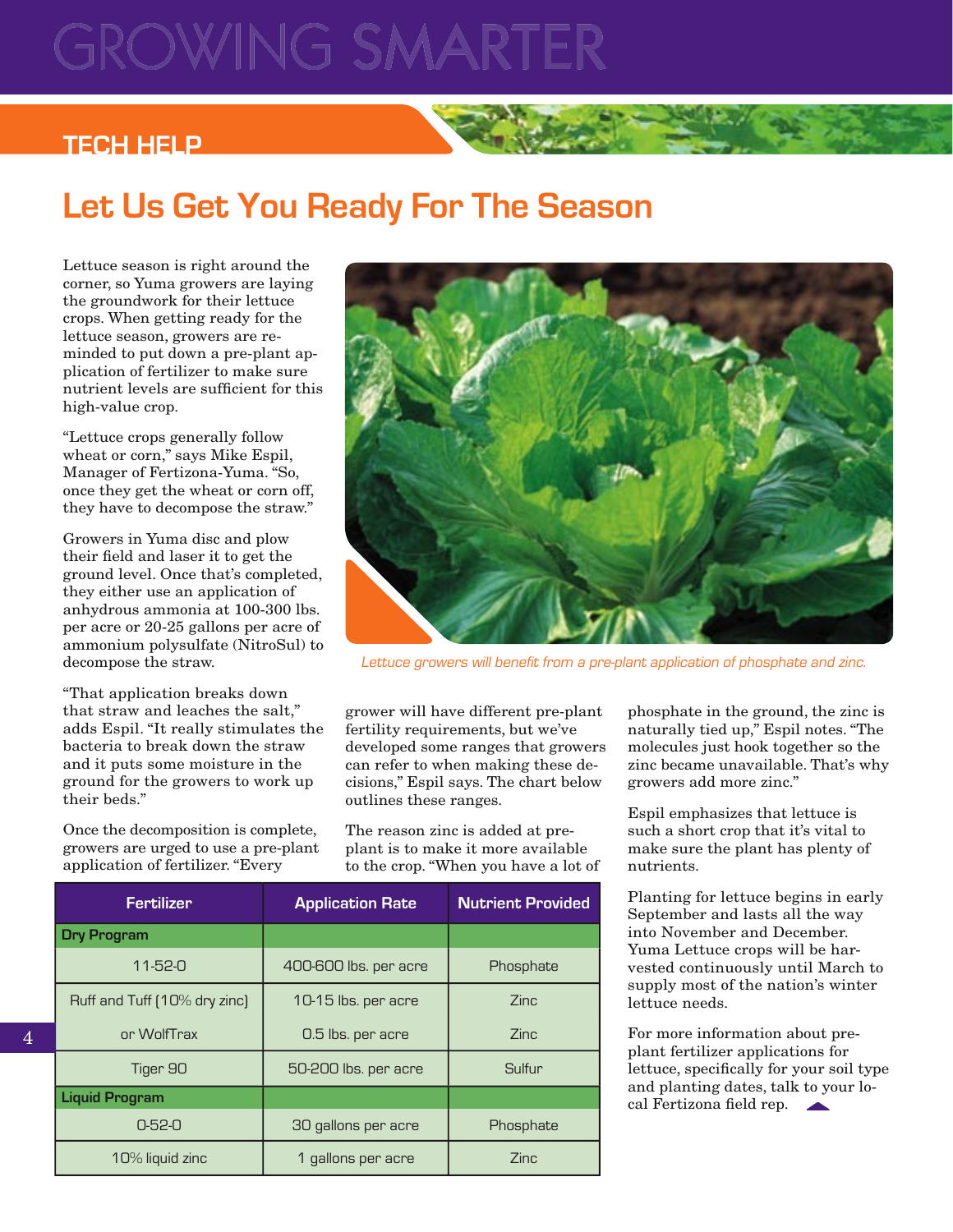### **PRODUCT SPOTLIGHT**

## **Defoliation Tips Help Cotton Growers**

When cotton growers begin to approach the end of the season, they start to plan for defoliation and harvest. Defoliation, which entails applying a defoliant or desiccant to the crop in order to open up the bolls and cause the leaves to drop off, makes the cotton easier to harvest.

**"There are a few standard products out there, but what works one week may not work the next week." — Jim Osborn**

Jim Osborn is a Fertizona-Fennemore field rep who helps his growers with cotton defoliation each season. Osborn recommends that growers be flexible with their defoliation methods to compensate for a variety of factors.

"There are a few standard products out there, but what works one week may not work the next week," Osborn advises. "There can be a weather change or the cotton can be a little dryer or nitrogen levels can be a little different, so growers have to keep up with that and see what's working."

Osborn explains that growers use either defoliants or desiccants to prepare for cotton harvest.

### **FERTILIZER TIP**

**It is imperative to manage your fertilizer investment based on soil and crop needs. Growers who cut back on essential nutrients upfront may save some money, but will result in yield losses at harvest time.**



Ginstar is a good choice for cotton defoliation because it causes the leaves and petiole to drop simultaneously, making harvest easier.

"Defoliants actually drop the leaves and petiole off," Osborn says. "Desiccants burn it and dry the plant up."

The better the defoliation process goes, the easier the harvest, according to Osborn.

"Ideally, you don't want any green on the plant and you want to get the leaves totally off," Osborn recommends. "If you just dry the leaves up, you get what they call pin trash and it's hard to gin out. The more leaves you get off and the more bolls you get open, the cleaner the cotton. And that means better yields, better grades and more money at harvest time."

A defoliant cotton growers find effective is Ginstar®.

"Ginstar is a combination of Dropp® and a small amount of diuron that causes the leaves and petiole to drop at the same time," explains Osborn. This popular harvest aid provides clean foliage drop with no leaf-stick, meaning cleaner cotton and more profit for growers.

"If used at the correct rate, this product assures the bolls open up nice and wide and the leaves fall right off," Osborn says. "It's been a really good product for my growers."

For more information about Ginstar or cotton defoliation methods, contact your local Fertizona field rep.

*Ginstar and Dropp are registered trademarks of Bayer CropScience.*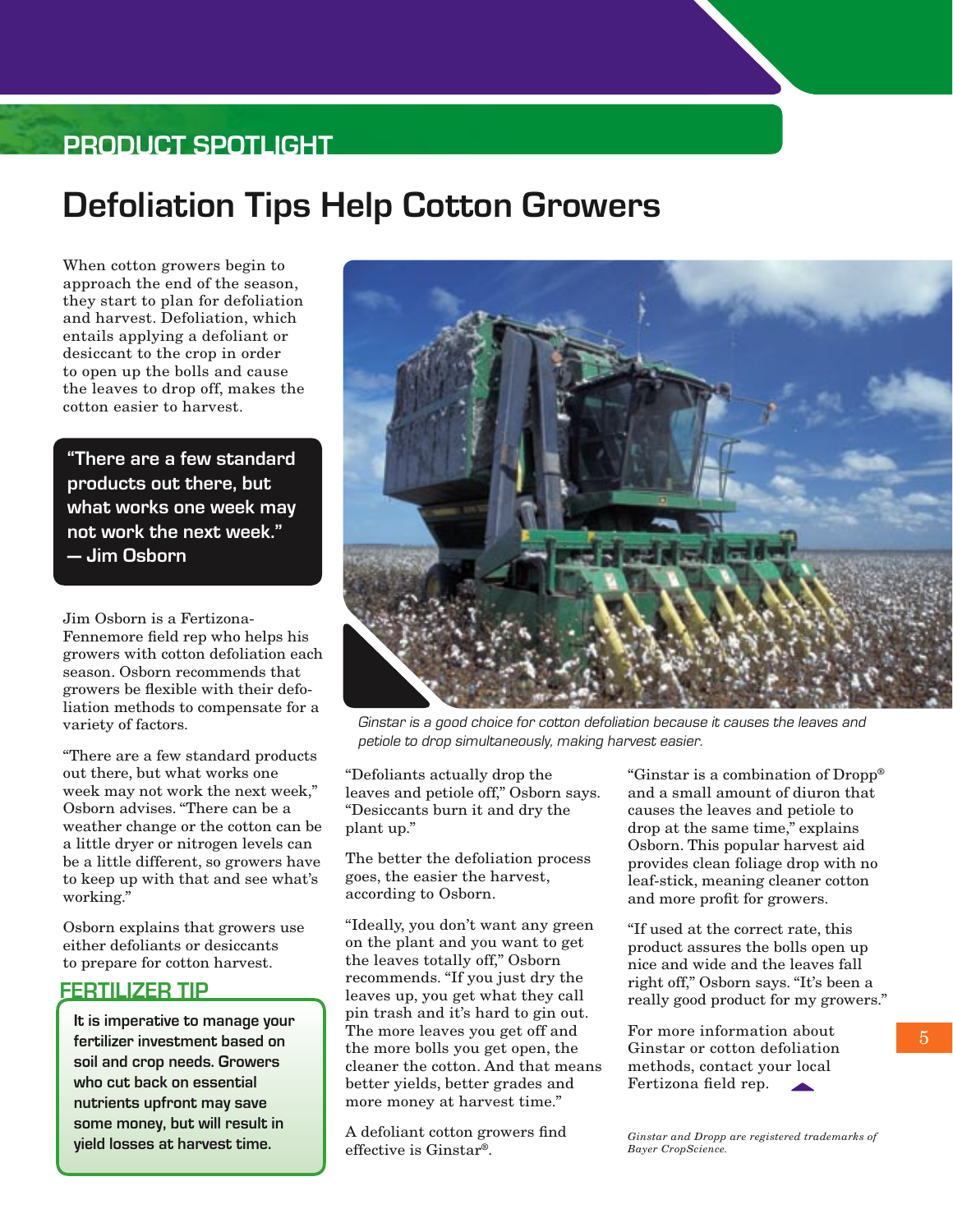# GROWING SMARTER

### **OPERATIONS OVERVIEW**

# **Cherry Landscape On Top Of Everything In Tucson**

Running a landscaping operation requires a wide variety of skills. From marketing your business, managing your employees, keeping track of jobs and providing customers with the best landscapes possible, you have to juggle several different tasks at once. Fortunately, Cherry Landscape Inc. in Tucson, Arizona has managed to excel at all of these.

#### **Not Your Typical Operation**

Serving customers in Tucson, Nogales, Sierra Vista, Green Valley, Oro Valley and Marana, Cherry Landscape handles installation and maintenance of both residential and commercial landscapes. With 24 years of operation, 50 employees and more than 180 maintenance accounts, they aren't your typical "mow and blow" operation. Cherry Land-

scape Inc. is owned by George E. Rodieck Jr. and located at 1875 W. Prince Road in Tucson. They are the preferred landscape partner for all of Long Realty Co. and also work with companies such as Richmond American Homes and Monterey Homes. The company was selected

by the Better Business Bureau as a semi-finalist for the 2002 Business Ethics Awards.

Despite Cherry Landscape's size and success, finding ways to run their business as efficiently and cost-effectively as possible is a pressing concern.

"A couple of years ago, Cherry Landscape began looking for a new fertilizer supplier," Controller, Stephanie Ballesteros explains.



"One of my fortes within the company is finding various money-saving techniques and I was looking for a company to supply us with fertilizers at a more competitive rate," recalls Ballesteros. "We were also looking for higher quality products and better customer service. That's when Fertizona's name came up."

#### **Higher Quality. Better Prices.**

Fertizona field rep Marty Latta was able to step in and deliver higher quality products and better prices than Cherry Landscape was getting before. The high level of service was also a plus, according to Ballesteros.

"The product quality is substantially better than our previous supplier," Ballesteros explains. "It's also been good having a sales person who calls you back right away if you have a question or request. It's been a very positive relationship."

Cherry Landscape uses Fertizona's plant and flower fertilizers, which helps keep their customers' landscapes thriving throughout the year. Ballesteros has seen many improvements in her operation since teaming up with Fertizona.

"I get deliveries on a more timely basis with Fertizona—that's very important to our operation," Ballesteros stresses. "We always get our products within the agreed time period. And when we're on a deadline, we need to have product here in the yard to send out with our crews, it just has to be here. Fertizona has been very competent in that area."

Tucson's Cherry Landscape Inc. has grown along with Arizona's second-largest city.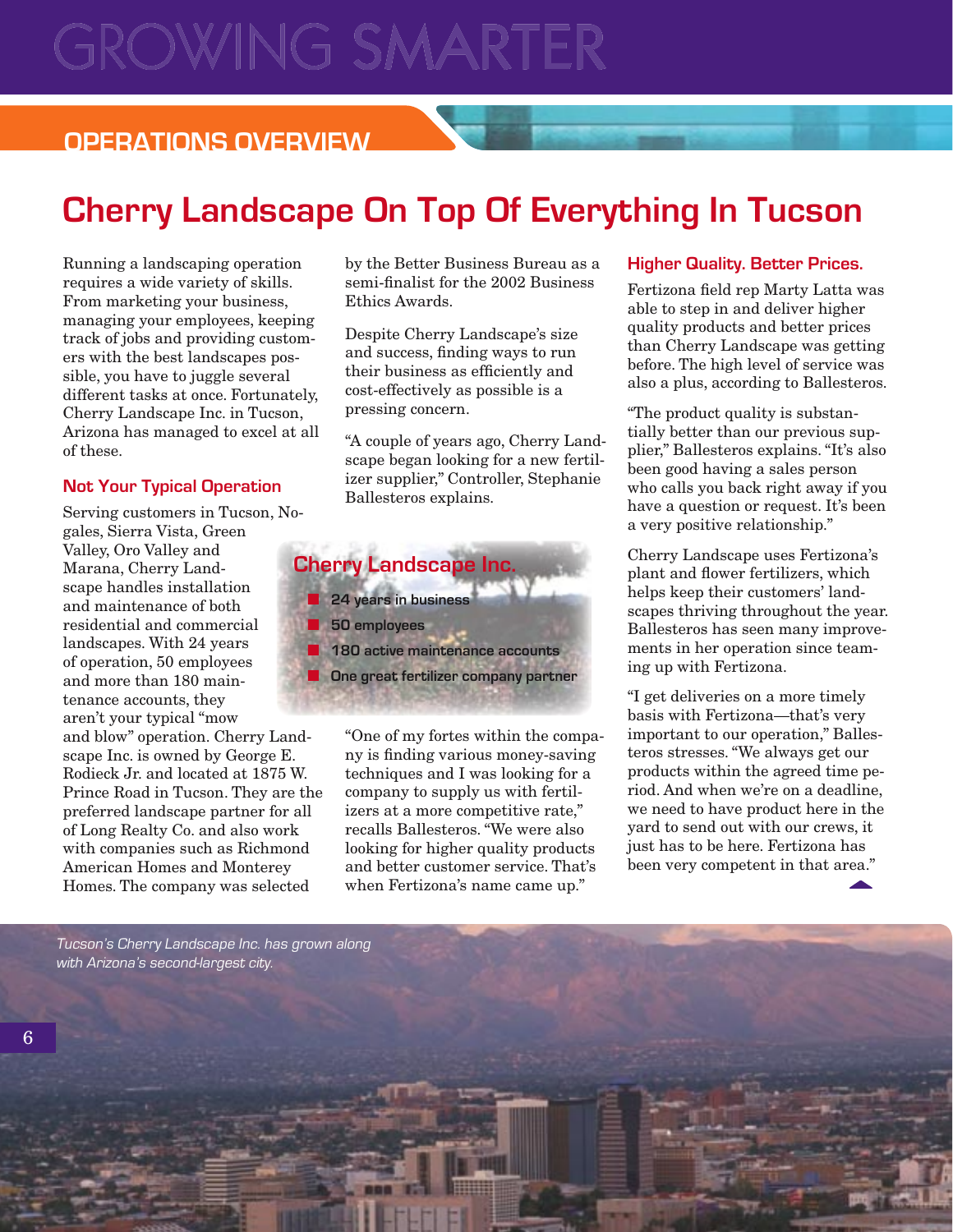### **MEET YOUR REP**

## **Doyle Stewart Goes The Extra Mile To Help Growers**

Some people drive 10 miles to work every day. Some even drive 20. But, Fertizona field rep Doyle Stewart racks up hundreds of miles to take care of his customers.

"I probably go farther than most guys, just because these farms are so spread out now," Stewart says. "Most of my business is west of Phoenix, but I have a few customers in Coolidge and elsewhere."

#### **Everything Under The Sun**

Stewart consults with growers on a variety of crops, "I deal with all types of commodity, forage and specialty crops, such as cotton, melons, cantaloupe, honeydew, lettuce, broccoli, spinach—basically anything under the sun."

In addition to crops, Doyle also has several turf customers. "The majority are golf courses, but I have a few sports turf guys as well," Stewart adds.

Stewart explains that golf course superintendents in particular have to be vigilant when it comes to managing their course.

"There's just so much public scrutiny," Stewart says. "Their job is on the line every day that someone steps on their course, so they have to be thorough."

### **QUICK TIP**

**For turf operations, best results have been achieved by incorporating the fertilizer into the soil. Plants tend to use this nutrient more effectively when it's drawn through their root system.**

#### **Arizona Roots**

Doyle Stewart is a fourth generation Arizonan. Born in the Mesa area, he lived in Idaho and New Mexico briefly, before moving back to Arizona. Stewart's roots run deep in this state. "My mom's side of the family are all farmers and my dad's side are all cowboys," Stewart explains.

In 1997, after graduating from the University of Arizona with a BS in Agriculture, Doyle joined Fertizona as a field rep. Since then, he has strengthened his knowledge in both crops and turf.

"I feel one of the most important contributions I make to a grower is ensuring the proper timing of chemical and fertilizer applications to their crops," Stewart explains. "Many growers are so tied up with managing their personnel, equipment and everything else that they don't have a lot of time to spend in the field," Stewart emphasizes. "That's where I try to step in and help them out by letting them know specifically what's going on."

Keeping ahead of soil-borne diseases is a challenge, but Stewart consults with his growers constantly to deal with any problems that may arise.

"In melons, cannonballus is a big issue, and we even had *rhizoctonia* spring up here, which nobody has really seen," Stewart says. "The problems we face now are developing control measures and



Fertizona field rep Doyle Stewart enjoys spending time with his sons Brian and Clay.

also keeping those control measures viable through proper chemical rotation. Sometimes, efficacy of chemicals can change even within a growing season."

#### **New Ideas**

Helping growers keep up with the latest technology is another way Stewart goes the extra mile for his customers.

"Just bringing new ideas and new technologies into their current practices is a way I try to make sure they keep an economical and viable operation," Stewart comments. "I feel I have good a relationship with my growers because I'm always bringing them something new."

Stewart is an avid hunter. He also likes riding quads and spends as much time as possible with his two boys, 9-year-old Brian and 6-yearold Clay. **Contract Contract**